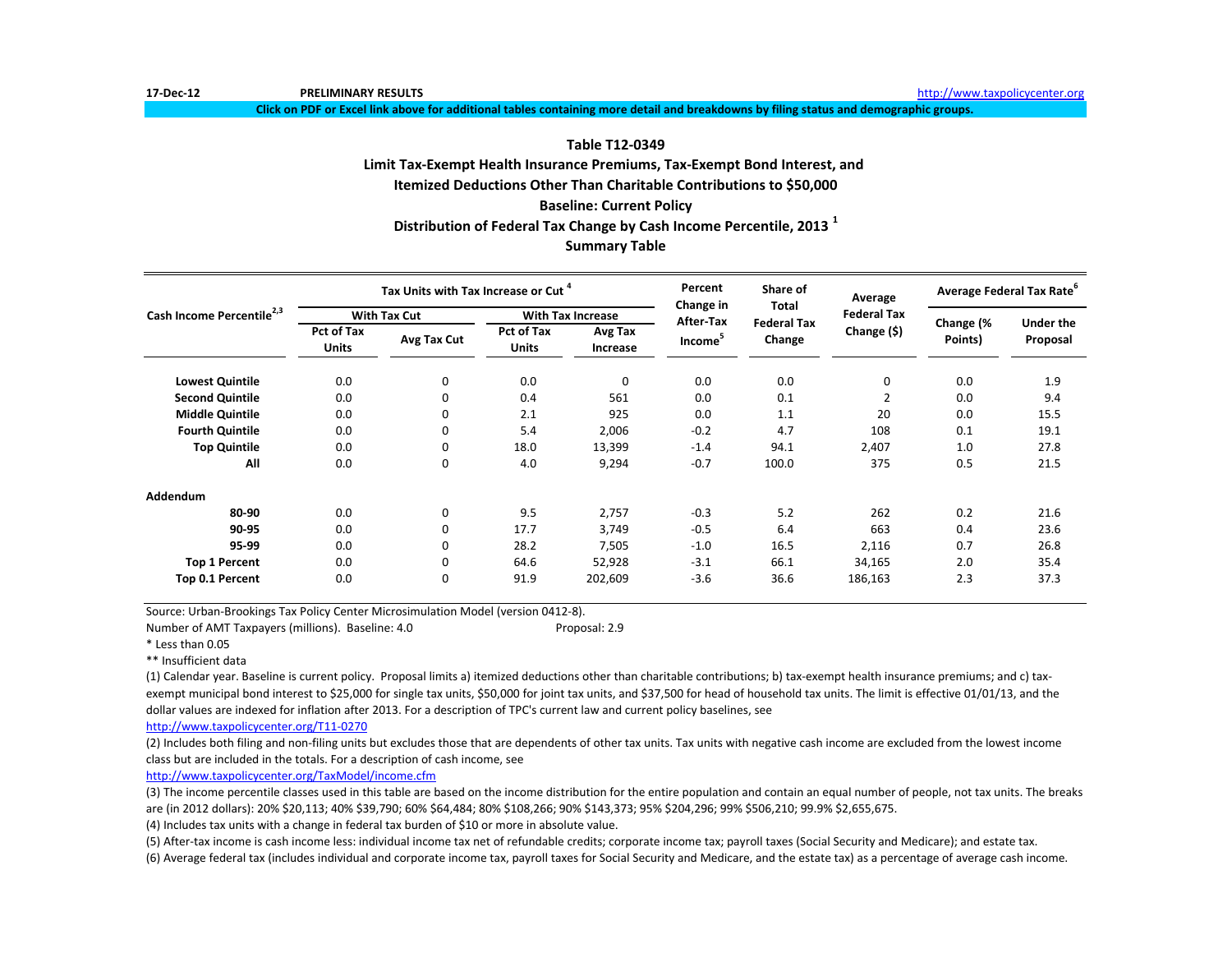# **Limit Tax-Exempt Health Insurance Premiums, Tax-Exempt Bond Interest, and Itemized Deductions Other Than Charitable Contributions to \$50,000 Baseline: Current Policy Distribution of Federal Tax Change by Cash Income Percentile, 2013 <sup>1</sup>**

**Table T12-0349**

**Detail Table**

| Cash Income Percentile <sup>2,3</sup> | <b>Percent of Tax Units<sup>4</sup></b> |                             | <b>Percent Change</b>               | <b>Share of Total</b><br><b>Federal Tax</b> | <b>Average Federal Tax Change</b> |         | <b>Share of Federal Taxes</b> |                       |                      | Average Federal Tax Rate |
|---------------------------------------|-----------------------------------------|-----------------------------|-------------------------------------|---------------------------------------------|-----------------------------------|---------|-------------------------------|-----------------------|----------------------|--------------------------|
|                                       | <b>With Tax Cut</b>                     | <b>With Tax</b><br>Increase | in After-Tax<br>Income <sup>5</sup> | Change                                      | <b>Dollars</b>                    | Percent | Change (%<br>Points)          | Under the<br>Proposal | Change (%<br>Points) | Under the<br>Proposal    |
| <b>Lowest Quintile</b>                | 0.0                                     | 0.0                         | 0.0                                 | 0.0                                         | 0                                 | 0.0     | 0.0                           | 0.4                   | 0.0                  | 1.9                      |
| <b>Second Quintile</b>                | 0.0                                     | 0.4                         | 0.0                                 | 0.1                                         | $\overline{2}$                    | 0.1     | $-0.1$                        | 4.3                   | 0.0                  | 9.4                      |
| <b>Middle Quintile</b>                | 0.0                                     | 2.1                         | 0.0                                 | 1.1                                         | 20                                | 0.2     | $-0.3$                        | 10.8                  | 0.0                  | 15.5                     |
| <b>Fourth Quintile</b>                | 0.0                                     | 5.4                         | $-0.2$                              | 4.7                                         | 108                               | 0.7     | $-0.3$                        | 17.7                  | 0.1                  | 19.1                     |
| <b>Top Quintile</b>                   | 0.0                                     | 18.0                        | $-1.4$                              | 94.1                                        | 2,407                             | 3.7     | 0.7                           | 66.7                  | 1.0                  | 27.8                     |
| All                                   | 0.0                                     | 4.0                         | $-0.7$                              | 100.0                                       | 375                               | 2.6     | 0.0                           | 100.0                 | 0.5                  | 21.5                     |
| Addendum                              |                                         |                             |                                     |                                             |                                   |         |                               |                       |                      |                          |
| 80-90                                 | 0.0                                     | 9.5                         | $-0.3$                              | 5.2                                         | 262                               | 1.0     | $-0.2$                        | 13.5                  | 0.2                  | 21.6                     |
| 90-95                                 | 0.0                                     | 17.7                        | $-0.5$                              | 6.4                                         | 663                               | 1.7     | $-0.1$                        | 9.6                   | 0.4                  | 23.6                     |
| 95-99                                 | 0.0                                     | 28.2                        | $-1.0$                              | 16.5                                        | 2,116                             | 2.8     | 0.0                           | 15.0                  | 0.7                  | 26.8                     |
| <b>Top 1 Percent</b>                  | 0.0                                     | 64.6                        | $-3.1$                              | 66.1                                        | 34,165                            | 6.1     | 1.0                           | 28.7                  | 2.0                  | 35.4                     |
| Top 0.1 Percent                       | 0.0                                     | 91.9                        | $-3.6$                              | 36.6                                        | 186,163                           | 6.7     | 0.6                           | 14.7                  | 2.3                  | 37.3                     |

#### **Baseline Distribution of Income and Federal Taxes**

**by Cash Income Percentile, 2013 <sup>1</sup>**

| Cash Income Percentile <sup>2,3</sup> |                       | <b>Tax Units</b>    |                   | <b>Pre-Tax Income</b> |                   | <b>Federal Tax Burden</b> | After-Tax Income  |                     | Average                    |
|---------------------------------------|-----------------------|---------------------|-------------------|-----------------------|-------------------|---------------------------|-------------------|---------------------|----------------------------|
|                                       | Number<br>(thousands) | Percent of<br>Total | Average (dollars) | Percent of<br>Total   | Average (dollars) | Percent of<br>Total       | Average (dollars) | Percent of<br>Total | <b>Federal Tax</b><br>Rate |
| <b>Lowest Quintile</b>                | 40,520                | 25.6                | 11,290            | 4.2                   | 209               | 0.4                       | 11,080            | 5.2                 | 1.9                        |
| <b>Second Quintile</b>                | 36,208                | 22.9                | 30,031            | 9.9                   | 2,826             | 4.4                       | 27,205            | 11.3                | 9.4                        |
| <b>Middle Quintile</b>                | 31,370                | 19.8                | 52,294            | 14.9                  | 8,097             | 11.0                      | 44,197            | 15.9                | 15.5                       |
| <b>Fourth Quintile</b>                | 26,062                | 16.5                | 84,355            | 20.0                  | 15,963            | 18.0                      | 68,392            | 20.5                | 18.9                       |
| <b>Top Quintile</b>                   | 23,189                | 14.7                | 244,576           | 51.5                  | 65,639            | 66.0                      | 178.937           | 47.7                | 26.8                       |
| All                                   | 158,260               | 100.0               | 69,527            | 100.0                 | 14,576            | 100.0                     | 54,950            | 100.0               | 21.0                       |
| Addendum                              |                       |                     |                   |                       |                   |                           |                   |                     |                            |
| 80-90                                 | 11.692                | 7.4                 | 125,820           | 13.4                  | 26,955            | 13.7                      | 98.865            | 13.3                | 21.4                       |
| 90-95                                 | 5,736                 | 3.6                 | 166,808           | 8.7                   | 38,769            | 9.6                       | 128,039           | 8.5                 | 23.2                       |
| 95-99                                 | 4.615                 | 2.9                 | 287,453           | 12.1                  | 74,896            | 15.0                      | 212,557           | 11.3                | 26.1                       |
| <b>Top 1 Percent</b>                  | 1,147                 | 0.7                 | 1,671,536         | 17.4                  | 557,097           | 27.7                      | 1,114,439         | 14.7                | 33.3                       |
| Top 0.1 Percent                       | 117                   | 0.1                 | 7,985,826         | 8.5                   | 2,790,215         | 14.1                      | 5,195,610         | 7.0                 | 34.9                       |

Source: Urban-Brookings Tax Policy Center Microsimulation Model (version 0412-8).

Number of AMT Taxpayers (millions). Baseline: 4.0

\* Less than 0.05

(1) Calendar year. Baseline is current policy. Proposal limits a) itemized deductions other than charitable contributions; b) tax-exempt health insurance premiums; and c) tax-exempt municipal bond interest to \$25,000 for single tax units, \$50,000 for joint tax units, and \$37,500 for head of household tax units. The limit is effective 01/01/13, and the dollar values are indexed for inflation after 2013. For a description of TPC's current law and current policy baselines, see

[http://www.taxpolicycente](http://www.taxpolicycenter.org/T11-0270)r.org/T11-0270

(2) Includes both filing and non-filing units but excludes those that are dependents of other tax units. Tax units with negative cash income are excluded from the lowest income class but are included in the totals. For a description of cash income, see

[http://www.taxpolicycente](http://www.taxpolicycenter.org/TaxModel/income.cfm)r.org/TaxModel/income.cfm

(3) The income percentile classes used in this table are based on the income distribution for the entire population and contain an equal number of people, not tax units. The breaks are (in 2012 dollars): 20% \$20,113; 40% \$39,790; 60% \$64,484; 80% \$108,266; 90% \$143,373; 95% \$204,296; 99% \$506,210; 99.9% \$2,655,675.

(4) Includes tax units with a change in federal tax burden of \$10 or more in absolute value.

(5) After-tax income is cash income less: individual income tax net of refundable credits; corporate income tax; payroll taxes (Social Security and Medicare); and estate tax.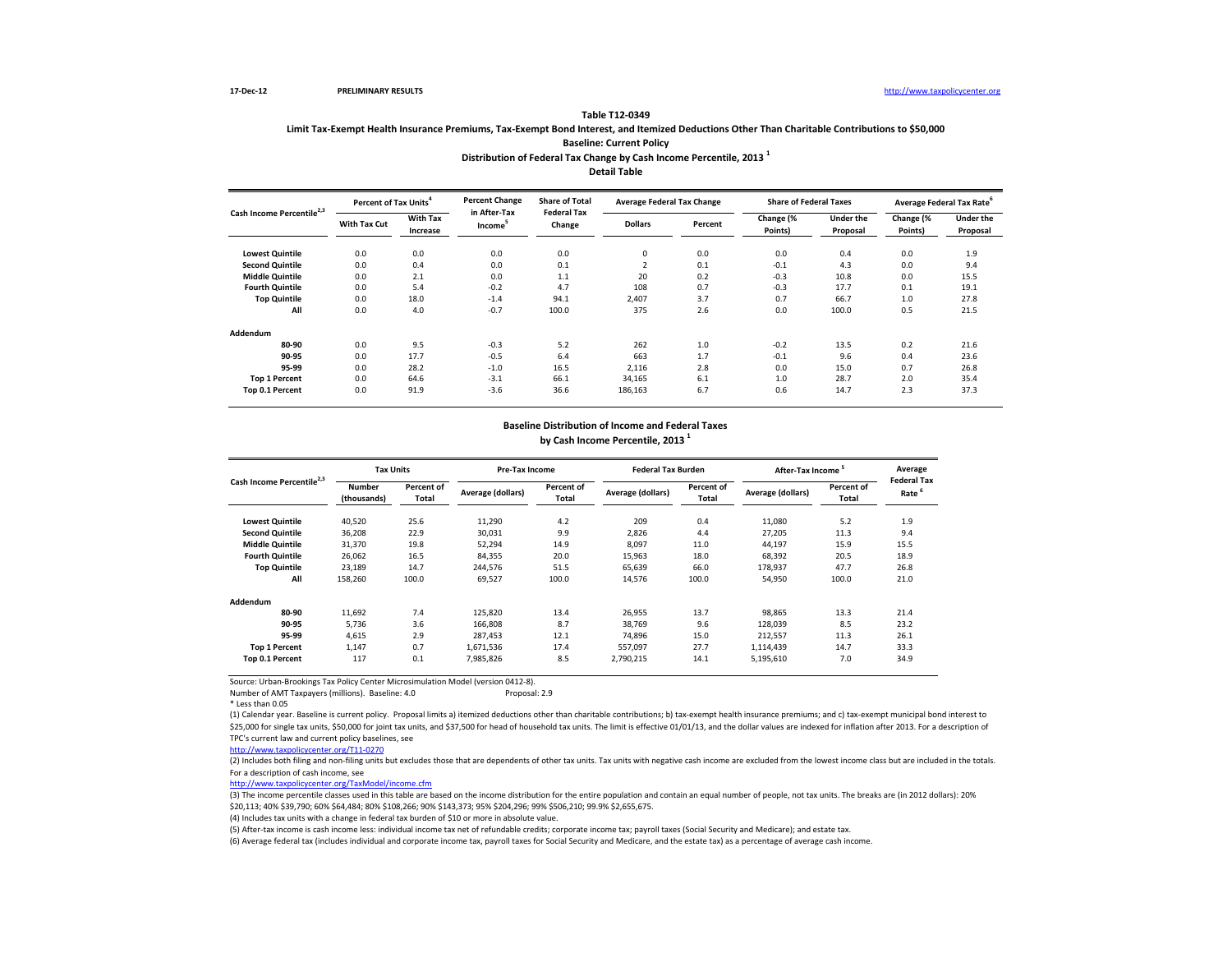### **Distribution of Federal Tax Change by Cash Income Percentile Adjusted for Family Size, 2013 <sup>1</sup> Table T12-0349 Limit Tax-Exempt Health Insurance Premiums, Tax-Exempt Bond Interest, and Itemized Deductions Other Than Charitable Contributions to \$50,000 Baseline: Current Policy**

# **Detail Table**

| Cash Income Percentile <sup>2,3</sup> | Percent of Tax Units <sup>4</sup> |                             | <b>Percent Change</b><br>in After-Tax | <b>Share of Total</b><br><b>Federal Tax</b> | <b>Average Federal Tax Change</b> |         | <b>Share of Federal Taxes</b> |                       |                      | Average Federal Tax Rate     |
|---------------------------------------|-----------------------------------|-----------------------------|---------------------------------------|---------------------------------------------|-----------------------------------|---------|-------------------------------|-----------------------|----------------------|------------------------------|
|                                       | <b>With Tax Cut</b>               | <b>With Tax</b><br>Increase | Income <sup>-</sup>                   | Change                                      | <b>Dollars</b>                    | Percent | Change (%<br>Points)          | Under the<br>Proposal | Change (%<br>Points) | <b>Under the</b><br>Proposal |
| <b>Lowest Quintile</b>                | 0.0                               | 0.0                         | 0.0                                   | 0.0                                         | 0                                 | 0.0     | 0.0                           | $-0.4$                | 0.0                  | $-2.6$                       |
| <b>Second Quintile</b>                | 0.0                               | 0.1                         | 0.0                                   | 0.0                                         | $\mathbf 0$                       | 0.0     | $-0.1$                        | 2.7                   | 0.0                  | 7.4                          |
| <b>Middle Quintile</b>                | 0.0                               | 1.2                         | 0.0                                   | 0.5                                         | 9                                 | 0.1     | $-0.2$                        | 8.5                   | 0.0                  | 13.9                         |
| <b>Fourth Quintile</b>                | 0.0                               | 3.7                         | $-0.1$                                | 2.1                                         | 42                                | 0.3     | $-0.4$                        | 17.1                  | 0.1                  | 18.5                         |
| <b>Top Quintile</b>                   | 0.0                               | 16.1                        | $-1.3$                                | 97.4                                        | 1,910                             | 3.5     | 0.7                           | 71.8                  | 0.9                  | 27.5                         |
| All                                   | 0.0                               | 4.0                         | $-0.7$                                | 100.0                                       | 375                               | 2.6     | 0.0                           | 100.0                 | 0.5                  | 21.5                         |
| Addendum                              |                                   |                             |                                       |                                             |                                   |         |                               |                       |                      |                              |
| 80-90                                 | 0.0                               | 8.3                         | $-0.2$                                | 4.2                                         | 165                               | 0.7     | $-0.3$                        | 14.6                  | 0.2                  | 21.5                         |
| 90-95                                 | 0.0                               | 14.2                        | $-0.5$                                | 6.6                                         | 492                               | 1.5     | $-0.1$                        | 11.3                  | 0.3                  | 23.6                         |
| 95-99                                 | 0.0                               | 27.4                        | $-0.9$                                | 16.9                                        | 1,680                             | 2.7     | 0.0                           | 16.3                  | 0.7                  | 26.4                         |
| <b>Top 1 Percent</b>                  | 0.0                               | 62.7                        | $-3.1$                                | 69.7                                        | 30,082                            | 6.3     | 1.0                           | 29.7                  | 2.1                  | 35.3                         |
| Top 0.1 Percent                       | 0.0                               | 90.5                        | $-3.6$                                | 38.6                                        | 164,288                           | 6.7     | 0.6                           | 15.3                  | 2.4                  | 37.3                         |

#### **Baseline Distribution of Income and Federal Taxes**

**by Cash Income Percentile Adjusted for Family Size, 2013 <sup>1</sup>**

| Cash Income Percentile <sup>2,3</sup> |                              | <b>Tax Units</b>    |                   | Pre-Tax Income      |                   | <b>Federal Tax Burden</b> | <b>After-Tax Income</b> |                     | Average                    |
|---------------------------------------|------------------------------|---------------------|-------------------|---------------------|-------------------|---------------------------|-------------------------|---------------------|----------------------------|
|                                       | <b>Number</b><br>(thousands) | Percent of<br>Total | Average (dollars) | Percent of<br>Total | Average (dollars) | Percent of<br>Total       | Average (dollars)       | Percent of<br>Total | <b>Federal Tax</b><br>Rate |
| <b>Lowest Quintile</b>                | 33,405                       | 21.1                | 10,552            | 3.2                 | $-273$            | $-0.4$                    | 10,825                  | 4.2                 | $-2.6$                     |
| <b>Second Quintile</b>                | 32,563                       | 20.6                | 26,837            | 7.9                 | 1,988             | 2.8                       | 24,849                  | 9.3                 | 7.4                        |
| <b>Middle Quintile</b>                | 31,164                       | 19.7                | 46,562            | 13.2                | 6,476             | 8.8                       | 40,086                  | 14.4                | 13.9                       |
| <b>Fourth Quintile</b>                | 29,985                       | 19.0                | 73,219            | 20.0                | 13,483            | 17.5                      | 59,735                  | 20.6                | 18.4                       |
| <b>Top Quintile</b>                   | 30,233                       | 19.1                | 204.490           | 56.2                | 54,286            | 71.2                      | 150,205                 | 52.2                | 26.6                       |
| All                                   | 158,260                      | 100.0               | 69,527            | 100.0               | 14,576            | 100.0                     | 54,950                  | 100.0               | 21.0                       |
| Addendum                              |                              |                     |                   |                     |                   |                           |                         |                     |                            |
| 80-90                                 | 14,991                       | 9.5                 | 106,847           | 14.6                | 22,806            | 14.8                      | 84,041                  | 14.5                | 21.3                       |
| 90-95                                 | 7.896                        | 5.0                 | 142,978           | 10.3                | 33,216            | 11.4                      | 109,763                 | 10.0                | 23.2                       |
| 95-99                                 | 5.972                        | 3.8                 | 244,529           | 13.3                | 62,970            | 16.3                      | 181,559                 | 12.5                | 25.8                       |
| <b>Top 1 Percent</b>                  | 1,374                        | 0.9                 | 1,448,832         | 18.1                | 480,919           | 28.7                      | 967,913                 | 15.3                | 33.2                       |
| Top 0.1 Percent                       | 139                          | 0.1                 | 6,989,966         | 8.9                 | 2,442,038         | 14.7                      | 4,547,928               | 7.3                 | 34.9                       |

Source: Urban-Brookings Tax Policy Center Microsimulation Model (version 0412-8). Number of AMT Taxpayers (millions). Baseline: 4.0

\* Less than 0.05

(1) Calendar year. Baseline is current policy. Proposal limits a) itemized deductions other than charitable contributions; b) tax-exempt health insurance premiums; and c) tax-exempt municipal bond interest to \$25,000 for single tax units, \$50,000 for joint tax units, and \$37,500 for head of household tax units. The limit is effective 01/01/13, and the dollar values are indexed for inflation after 2013. For a description of TPC's current law and current policy baselines, see

[http://www.taxpolicycente](http://www.taxpolicycenter.org/T11-0270)r.org/T11-0270

(2) Includes both filing and non-filing units but excludes those that are dependents of other tax units. Tax units with negative cash income are excluded from the lowest income class but are included in the totals. For a description of cash income, see

[http://www.taxpolicycente](http://www.taxpolicycenter.org/TaxModel/income.cfm)r.org/TaxModel/income.cfm

 $\frac{1}{(3)}$  The income percentile classes used in this table are based on the income distribution for the entire population and contain an equal number of people, not tax units. The incomes used are adjusted for family size by dividing by the square root of the number of people in the tax unit. The resulting percentile breaks are (in 2012 dollars): 20% \$13,941; 40% \$26,136; 60% \$41,226; 80% \$64,003; 90% \$88,398; 95% \$122,605; 99% \$295,996; 99.9% \$1,565,087.

(4) Includes tax units with a change in federal tax burden of \$10 or more in absolute value.

(5) After-tax income is cash income less: individual income tax net of refundable credits; corporate income tax; payroll taxes (Social Security and Medicare); and estate tax.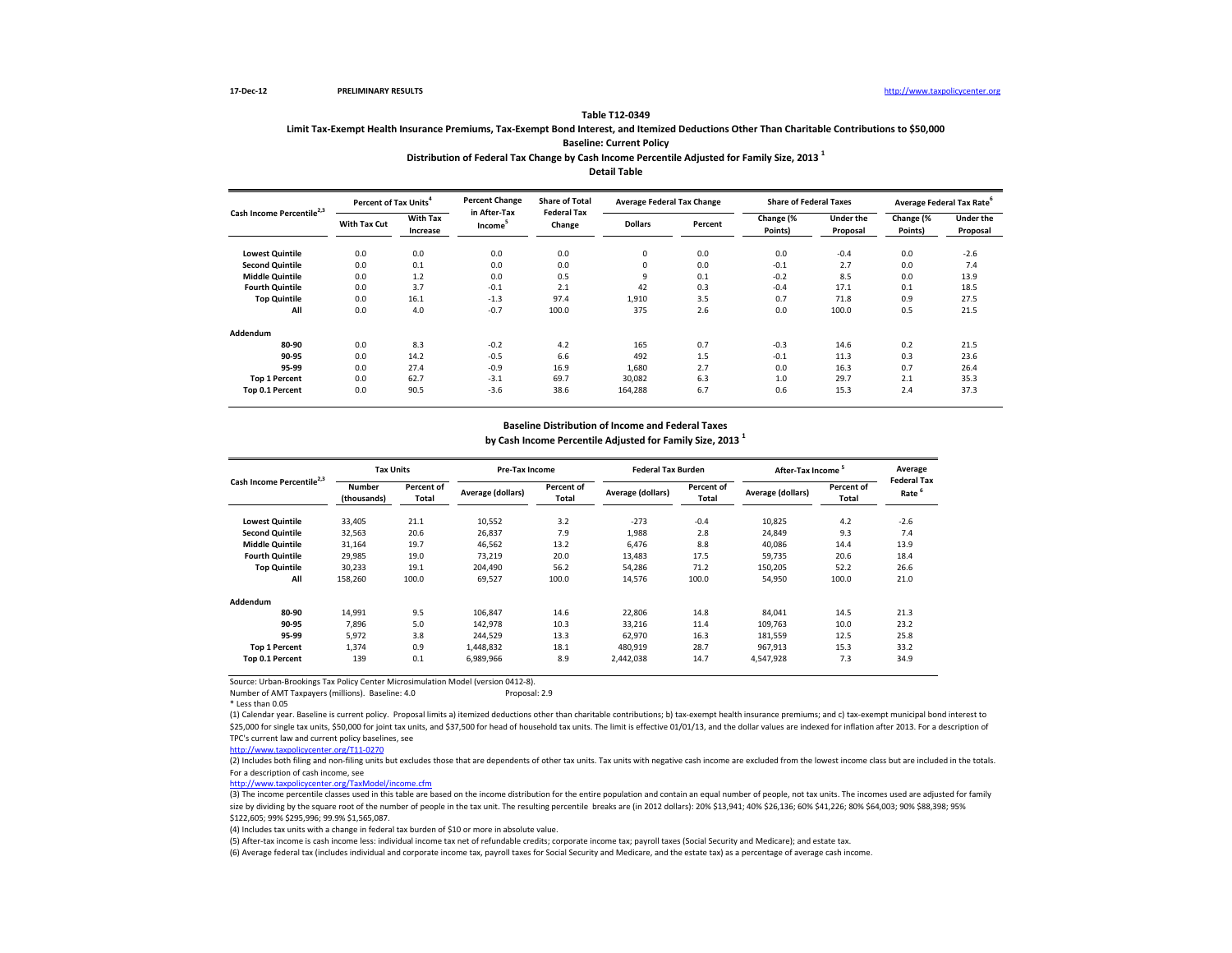### **Distribution of Federal Tax Change by Cash Income Percentile Adjusted for Family Size, 2013 <sup>1</sup> Table T12-0349 Limit Tax-Exempt Health Insurance Premiums, Tax-Exempt Bond Interest, and Itemized Deductions Other Than Charitable Contributions to \$50,000 Baseline: Current Policy**

**Detail Table - Single Tax Units**

| Cash Income Percentile | Percent of Tax Units <sup>4</sup> |                             | <b>Percent Change</b><br>in After-Tax | <b>Share of Total</b><br><b>Federal Tax</b> | <b>Average Federal Tax Change</b> |         | <b>Share of Federal Taxes</b> |                       | Average Federal Tax Rate |                              |
|------------------------|-----------------------------------|-----------------------------|---------------------------------------|---------------------------------------------|-----------------------------------|---------|-------------------------------|-----------------------|--------------------------|------------------------------|
|                        | <b>With Tax Cut</b>               | <b>With Tax</b><br>Increase | Income <sup>-</sup>                   | Change                                      | <b>Dollars</b>                    | Percent | Change (%<br>Points)          | Under the<br>Proposal | Change (%<br>Points)     | <b>Under the</b><br>Proposal |
| <b>Lowest Quintile</b> | 0.0                               | 0.0                         | 0.0                                   | 0.0                                         | 0                                 | 0.0     | 0.0                           | 1.4                   | 0.0                      | 5.3                          |
| <b>Second Quintile</b> | 0.0                               | 0.1                         | 0.0                                   | 0.0                                         | 0                                 | 0.0     | $-0.2$                        | 5.7                   | 0.0                      | 9.5                          |
| <b>Middle Quintile</b> | 0.0                               | 1.0                         | 0.0                                   | 0.6                                         |                                   | 0.1     | $-0.3$                        | 11.9                  | 0.0                      | 15.0                         |
| <b>Fourth Quintile</b> | 0.0                               | 3.9                         | $-0.1$                                | 2.7                                         | 37                                | 0.4     | $-0.5$                        | 21.2                  | 0.1                      | 20.1                         |
| <b>Top Quintile</b>    | 0.0                               | 20.6                        | $-1.7$                                | 96.7                                        | 1,648                             | 4.6     | 1.0                           | 59.6                  | $1.2$                    | 28.2                         |
| All                    | 0.0                               | 3.5                         | $-0.7$                                | 100.0                                       | 221                               | 2.8     | 0.0                           | 100.0                 | 0.6                      | 20.8                         |
| Addendum               |                                   |                             |                                       |                                             |                                   |         |                               |                       |                          |                              |
| 80-90                  | 0.0                               | 9.9                         | $-0.3$                                | 5.9                                         | 199                               | 1.2     | $-0.2$                        | 14.2                  | 0.3                      | 23.2                         |
| 90-95                  | 0.0                               | 21.4                        | $-0.9$                                | 10.8                                        | 711                               | 2.8     | 0.0                           | 10.8                  | 0.7                      | 25.1                         |
| 95-99                  | 0.0                               | 38.7                        | $-1.8$                                | 26.5                                        | 2.285                             | 5.2     | 0.3                           | 14.6                  | 1.4                      | 27.5                         |
| <b>Top 1 Percent</b>   | 0.0                               | 67.1                        | $-4.1$                                | 53.5                                        | 25,095                            | 7.8     | 0.9                           | 20.0                  | 2.7                      | 37.1                         |
| Top 0.1 Percent        | 0.0                               | 90.1                        | $-4.4$                                | 26.3                                        | 136,212                           | 7.4     | 0.5                           | 10.4                  | 2.8                      | 39.8                         |

#### **Baseline Distribution of Income and Federal Taxes**

**by Cash Income Percentile Adjusted for Family Size, 2013 <sup>1</sup>**

| Cash Income Percentile <sup>2,3</sup> |                              | <b>Tax Units</b>    |                   | Pre-Tax Income      |                   | <b>Federal Tax Burden</b> | After-Tax Income  |                     | Average                    |
|---------------------------------------|------------------------------|---------------------|-------------------|---------------------|-------------------|---------------------------|-------------------|---------------------|----------------------------|
|                                       | <b>Number</b><br>(thousands) | Percent of<br>Total | Average (dollars) | Percent of<br>Total | Average (dollars) | Percent of<br>Total       | Average (dollars) | Percent of<br>Total | <b>Federal Tax</b><br>Rate |
| <b>Lowest Quintile</b>                | 19,721                       | 27.4                | 8.091             | 5.7                 | 427               | 1.5                       | 7,664             | 6.7                 | 5.3                        |
| <b>Second Quintile</b>                | 17,211                       | 23.9                | 20,316            | 12.4                | 1,933             | 5.8                       | 18,383            | 14.1                | 9.5                        |
| <b>Middle Quintile</b>                | 13,567                       | 18.8                | 34,462            | 16.6                | 5,150             | 12.2                      | 29,312            | 17.7                | 14.9                       |
| <b>Fourth Quintile</b>                | 11,717                       | 16.3                | 52,696            | 21.9                | 10,574            | 21.7                      | 42,122            | 22.0                | 20.1                       |
| <b>Top Quintile</b>                   | 9,354                        | 13.0                | 132,560           | 44.0                | 35.770            | 58.6                      | 96.790            | 40.3                | 27.0                       |
| All                                   | 72,035                       | 100.0               | 39,146            | 100.0               | 7,927             | 100.0                     | 31,219            | 100.0               | 20.3                       |
| Addendum                              |                              |                     |                   |                     |                   |                           |                   |                     |                            |
| 80-90                                 | 4.749                        | 6.6                 | 75.578            | 12.7                | 17.338            | 14.4                      | 58,240            | 12.3                | 22.9                       |
| 90-95                                 | 2,416                        | 3.4                 | 104,552           | 9.0                 | 25,571            | 10.8                      | 78,980            | 8.5                 | 24.5                       |
| 95-99                                 | 1,849                        | 2.6                 | 168,798           | 11.1                | 44,087            | 14.3                      | 124,712           | 10.3                | 26.1                       |
| <b>Top 1 Percent</b>                  | 340                          | 0.5                 | 931,104           | 11.2                | 320,722           | 19.1                      | 610,382           | 9.2                 | 34.5                       |
| Top 0.1 Percent                       | 31                           | 0.0                 | 4,955,926         | 5.4                 | 1,837,291         | 9.9                       | 3,118,635         | 4.3                 | 37.1                       |

Source: Urban-Brookings Tax Policy Center Microsimulation Model (version 0412-8).

\* Less than 0.05

(1) Calendar year. Baseline is current policy. Proposal limits a) itemized deductions other than charitable contributions; b) tax-exempt health insurance premiums; and c) tax-exempt municipal bond interest to \$25,000 for single tax units, \$50,000 for joint tax units, and \$37,500 for head of household tax units. The limit is effective 01/01/13, and the dollar values are indexed for inflation after 2013. For a description of TPC's current law and current policy baselines, see

[http://www.taxpolicycente](http://www.taxpolicycenter.org/T11-0270)r.org/T11-0270

(2) Includes both filing and non-filing units but excludes those that are dependents of other tax units. Tax units with negative cash income are excluded from the lowest income class but are included in the totals. For a description of cash income, see

[http://www.taxpolicycente](http://www.taxpolicycenter.org/TaxModel/income.cfm)r.org/TaxModel/income.cfm

(3) The income percentile classes used in this table are based on the income distribution for the entire population and contain an equal number of people, not tax units. The incomes used are adjusted for family size by dividing by the square root of the number of people in the tax unit. The resulting percentile breaks are (in 2012 dollars): 20% \$13,941; 40% \$26,136; 60% \$41,226; 80% \$64,003; 90% \$88,398; 95% \$122,605; 99% \$295,996; 99.9% \$1,565,087.

(4) Includes tax units with a change in federal tax burden of \$10 or more in absolute value.

(5) After-tax income is cash income less: individual income tax net of refundable credits; corporate income tax; payroll taxes (Social Security and Medicare); and estate tax.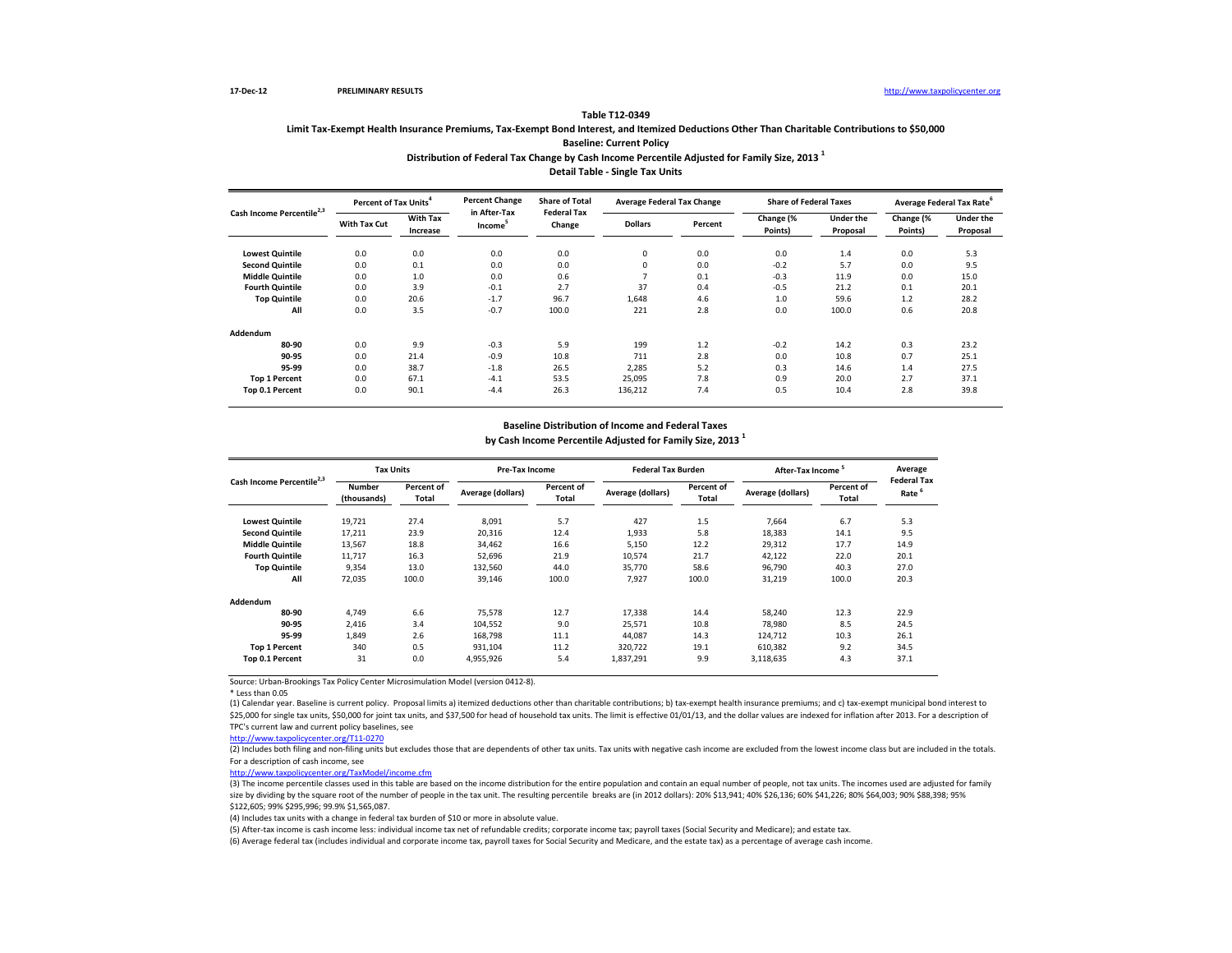#### **Table T12-0349**

## **Limit Tax-Exempt Health Insurance Premiums, Tax-Exempt Bond Interest, and Itemized Deductions Other Than Charitable Contributions to \$50,000 Baseline: Current Policy**

#### **Distribution of Federal Tax Change by Cash Income Percentile Adjusted for Family Size, 2013 <sup>1</sup> Detail Table - Married Tax Units Filing Jointly**

| Cash Income Percentile | Percent of Tax Units <sup>4</sup> |                             | <b>Percent Change</b><br>in After-Tax | <b>Share of Total</b><br><b>Federal Tax</b> | <b>Average Federal Tax Change</b> |         | <b>Share of Federal Taxes</b> |                       | Average Federal Tax Rate |                              |
|------------------------|-----------------------------------|-----------------------------|---------------------------------------|---------------------------------------------|-----------------------------------|---------|-------------------------------|-----------------------|--------------------------|------------------------------|
|                        | With Tax Cut                      | <b>With Tax</b><br>Increase | Income <sup>-</sup>                   | Change                                      | <b>Dollars</b>                    | Percent | Change (%<br>Points)          | Under the<br>Proposal | Change (%<br>Points)     | <b>Under the</b><br>Proposal |
| <b>Lowest Quintile</b> | 0.0                               | 0.0                         | 0.0                                   | 0.0                                         | 0                                 | 0.0     | 0.0                           | $-0.2$                | 0.0                      | $-3.7$                       |
| <b>Second Quintile</b> | 0.0                               | $\star$                     | 0.0                                   | 0.0                                         | 0                                 | 0.0     | 0.0                           | 1.2                   | 0.0                      | 6.6                          |
| <b>Middle Quintile</b> | 0.0                               | 1.0                         | 0.0                                   | 0.2                                         |                                   | 0.1     | $-0.1$                        | 5.7                   | 0.0                      | 12.7                         |
| <b>Fourth Quintile</b> | 0.0                               | 3.3                         | $-0.1$                                | 1.7                                         | 44                                | 0.3     | $-0.3$                        | 14.8                  | 0.1                      | 17.5                         |
| <b>Top Quintile</b>    | 0.0                               | 13.8                        | $-1.2$                                | 98.1                                        | 2,044                             | 3.2     | 0.5                           | 78.2                  | 0.8                      | 27.2                         |
| All                    | 0.0                               | 5.4                         | $-0.7$                                | 100.0                                       | 659                               | 2.5     | 0.0                           | 100.0                 | 0.6                      | 22.8                         |
| Addendum               |                                   |                             |                                       |                                             |                                   |         |                               |                       |                          |                              |
| 80-90                  | 0.0                               | 6.9                         | $-0.1$                                | 3.1                                         | 135                               | 0.5     | $-0.3$                        | 14.8                  | 0.1                      | 20.8                         |
| 90-95                  | 0.0                               | 10.6                        | $-0.3$                                | 4.8                                         | 376                               | 1.0     | $-0.2$                        | 11.8                  | 0.2                      | 23.0                         |
| 95-99                  | 0.0                               | 22.4                        | $-0.7$                                | 13.7                                        | 1,417                             | 2.0     | $-0.1$                        | 17.6                  | 0.5                      | 26.0                         |
| <b>Top 1 Percent</b>   | 0.0                               | 61.2                        | $-2.9$                                | 76.5                                        | 31,350                            | 5.9     | 1.1                           | 34.1                  | 1.9                      | 34.9                         |
| Top 0.1 Percent        | 0.0                               | 90.8                        | $-3.5$                                | 43.0                                        | 170,854                           | 6.5     | 0.7                           | 17.3                  | 2.3                      | 36.9                         |

#### **Baseline Distribution of Income and Federal Taxes**

**by Cash Income Percentile Adjusted for Family Size, 2013 <sup>1</sup>**

| Cash Income Percentile <sup>2,3</sup> |                              | <b>Tax Units</b>    |                   | Pre-Tax Income      |                   | <b>Federal Tax Burden</b> | After-Tax Income  |                     | Average                    |
|---------------------------------------|------------------------------|---------------------|-------------------|---------------------|-------------------|---------------------------|-------------------|---------------------|----------------------------|
|                                       | <b>Number</b><br>(thousands) | Percent of<br>Total | Average (dollars) | Percent of<br>Total | Average (dollars) | Percent of<br>Total       | Average (dollars) | Percent of<br>Total | <b>Federal Tax</b><br>Rate |
| <b>Lowest Quintile</b>                | 5,376                        | 8.9                 | 14,486            | 1.1                 | $-536$            | $-0.2$                    | 15,022            | 1.5                 | $-3.7$                     |
| <b>Second Quintile</b>                | 8,093                        | 13.3                | 36,595            | 4.2                 | 2,406             | 1.2                       | 34,190            | 5.0                 | 6.6                        |
| <b>Middle Quintile</b>                | 12,453                       | 20.5                | 58,915            | 10.4                | 7,452             | 5.9                       | 51,463            | 11.6                | 12.7                       |
| <b>Fourth Quintile</b>                | 15,271                       | 25.1                | 89,679            | 19.3                | 15,660            | 15.2                      | 74,019            | 20.5                | 17.5                       |
| <b>Top Quintile</b>                   | 19,208                       | 31.6                | 241,961           | 65.5                | 63,826            | 77.7                      | 178.135           | 62.1                | 26.4                       |
| All                                   | 60.744                       | 100.0               | 116.746           | 100.0               | 25,963            | 100.0                     | 90,783            | 100.0               | 22.2                       |
| Addendum                              |                              |                     |                   |                     |                   |                           |                   |                     |                            |
| 80-90                                 | 9,257                        | 15.2                | 123,947           | 16.2                | 25,678            | 15.1                      | 98,269            | 16.5                | 20.7                       |
| 90-95                                 | 5,109                        | 8.4                 | 162,264           | 11.7                | 36,894            | 12.0                      | 125,370           | 11.6                | 22.7                       |
| 95-99                                 | 3.865                        | 6.4                 | 282,834           | 15.4                | 72,226            | 17.7                      | 210,608           | 14.8                | 25.5                       |
| <b>Top 1 Percent</b>                  | 977                          | 1.6                 | 1,615,663         | 22.3                | 533,034           | 33.0                      | 1,082,629         | 19.2                | 33.0                       |
| Top 0.1 Percent                       | 101                          | 0.2                 | 7,547,627         | 10.7                | 2,614,225         | 16.7                      | 4,933,401         | 9.0                 | 34.6                       |

Source: Urban-Brookings Tax Policy Center Microsimulation Model (version 0412-8).

\* Less than 0.05

(1) Calendar year. Baseline is current policy. Proposal limits a) itemized deductions other than charitable contributions; b) tax-exempt health insurance premiums; and c) tax-exempt municipal bond interest to \$25,000 for single tax units, \$50,000 for joint tax units, and \$37,500 for head of household tax units. The limit is effective 01/01/13, and the dollar values are indexed for inflation after 2013. For a description of TPC's current law and current policy baselines, see

[http://www.taxpolicycente](http://www.taxpolicycenter.org/T11-0270)r.org/T11-0270

(2) Includes both filing and non-filing units but excludes those that are dependents of other tax units. Tax units with negative cash income are excluded from the lowest income class but are included in the totals. For a description of cash income, see

[http://www.taxpolicycente](http://www.taxpolicycenter.org/TaxModel/income.cfm)r.org/TaxModel/income.cfm

(3) The income percentile classes used in this table are based on the income distribution for the entire population and contain an equal number of people, not tax units. The incomes used are adjusted for family size by dividing by the square root of the number of people in the tax unit. The resulting percentile breaks are (in 2012 dollars): 20% \$13,941; 40% \$26,136; 60% \$41,226; 80% \$64,003; 90% \$88,398; 95% \$122,605; 99% \$295,996; 99.9% \$1,565,087.

(4) Includes tax units with a change in federal tax burden of \$10 or more in absolute value.

(5) After-tax income is cash income less: individual income tax net of refundable credits; corporate income tax; payroll taxes (Social Security and Medicare); and estate tax.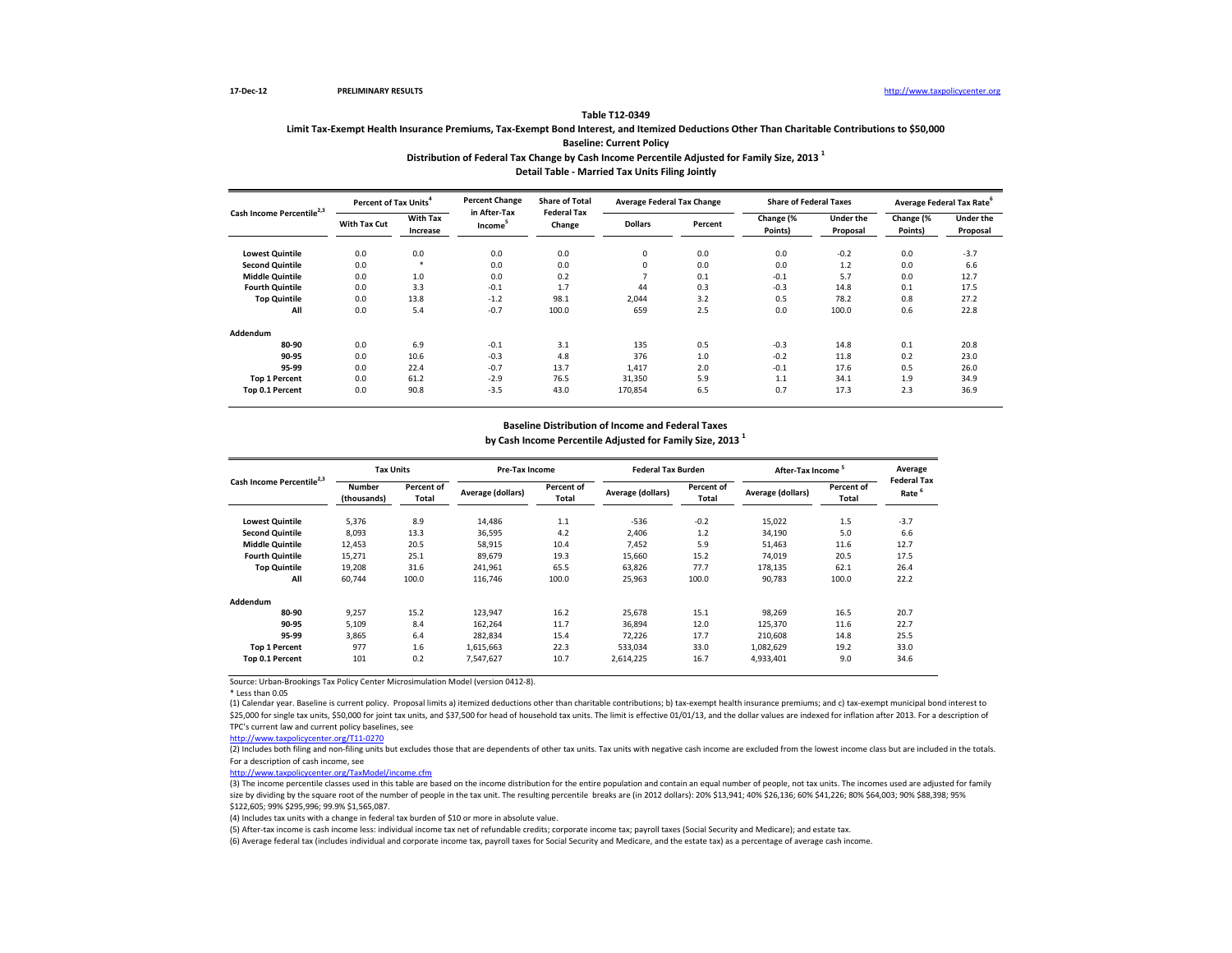### **Distribution of Federal Tax Change by Cash Income Percentile Adjusted for Family Size, 2013 <sup>1</sup> Table T12-0349 Limit Tax-Exempt Health Insurance Premiums, Tax-Exempt Bond Interest, and Itemized Deductions Other Than Charitable Contributions to \$50,000 Baseline: Current Policy**

**Detail Table - Head of Household Tax Units**

| Cash Income Percentile <sup>2</sup> | Percent of Tax Units <sup>4</sup> |                             | <b>Percent Change</b>               | <b>Share of Total</b><br><b>Federal Tax</b> | <b>Average Federal Tax Change</b> |         | <b>Share of Federal Taxes</b> |                              |                      | Average Federal Tax Rate <sup>6</sup> |
|-------------------------------------|-----------------------------------|-----------------------------|-------------------------------------|---------------------------------------------|-----------------------------------|---------|-------------------------------|------------------------------|----------------------|---------------------------------------|
|                                     | <b>With Tax Cut</b>               | <b>With Tax</b><br>Increase | in After-Tax<br>Income <sup>®</sup> | Change                                      | <b>Dollars</b>                    | Percent | Change (%<br>Points)          | <b>Under the</b><br>Proposal | Change (%<br>Points) | <b>Under the</b><br>Proposal          |
| <b>Lowest Quintile</b>              | 0.0                               | 0.0                         | 0.0                                 | 0.0                                         | $\mathbf 0$                       | 0.0     | 0.2                           | $-13.0$                      | 0.0                  | $-13.3$                               |
| <b>Second Quintile</b>              | 0.0                               | 0.0                         | 0.0                                 | 0.0                                         | $\mathbf 0$                       | 0.0     | $-0.1$                        | 9.0                          | 0.0                  | 4.8                                   |
| <b>Middle Quintile</b>              | 0.0                               | 1.3                         | 0.0                                 | 1.8                                         | 6                                 | 0.1     | $-0.4$                        | 29.5                         | 0.0                  | 15.3                                  |
| <b>Fourth Quintile</b>              | 0.0                               | 4.1                         | $-0.1$                              | 5.9                                         | 38                                | 0.3     | $-0.3$                        | 30.1                         | 0.1                  | 19.4                                  |
| <b>Top Quintile</b>                 | 0.0                               | 15.9                        | $-1.0$                              | 92.3                                        | 1,190                             | 2.9     | 0.7                           | 44.4                         | 0.7                  | 26.2                                  |
| All                                 | 0.0                               | 1.5                         | $-0.2$                              | 100.0                                       | 68                                | 1.4     | 0.0                           | 100.0                        | 0.2                  | 12.5                                  |
| Addendum                            |                                   |                             |                                     |                                             |                                   |         |                               |                              |                      |                                       |
| 80-90                               | 0.0                               | 11.9                        | $-0.3$                              | 12.2                                        | 260                               | 1.1     | 0.0                           | 14.9                         | 0.3                  | 22.6                                  |
| 90-95                               | 0.0                               | 16.3                        | $-0.7$                              | 11.9                                        | 687                               | 2.1     | 0.1                           | 7.8                          | 0.5                  | 24.6                                  |
| 95-99                               | 0.0                               | 24.3                        | $-0.8$                              | 15.0                                        | 1,341                             | 2.3     | 0.1                           | 9.2                          | 0.6                  | 26.6                                  |
| <b>Top 1 Percent</b>                | 0.0                               | 59.1                        | $-2.8$                              | 53.2                                        | 26,019                            | 6.1     | 0.6                           | 12.5                         | 1.9                  | 33.6                                  |
| Top 0.1 Percent                     | 0.0                               | 84.4                        | $-3.2$                              | 27.9                                        | 145,033                           | 6.5     | 0.3                           | 6.3                          | 2.2                  | 35.2                                  |

#### **Baseline Distribution of Income and Federal Taxes**

**by Cash Income Percentile Adjusted for Family Size, 2013 <sup>1</sup>**

| Cash Income Percentile <sup>2,3</sup> |                              | <b>Tax Units</b>    |                   | Pre-Tax Income      |                   | <b>Federal Tax Burden</b> | After-Tax Income  |                     | Average                    |
|---------------------------------------|------------------------------|---------------------|-------------------|---------------------|-------------------|---------------------------|-------------------|---------------------|----------------------------|
|                                       | <b>Number</b><br>(thousands) | Percent of<br>Total | Average (dollars) | Percent of<br>Total | Average (dollars) | Percent of<br>Total       | Average (dollars) | Percent of<br>Total | <b>Federal Tax</b><br>Rate |
| <b>Lowest Quintile</b>                | 8,034                        | 34.8                | 13,983            | 12.2                | $-1,863$          | $-13.1$                   | 15,846            | 15.7                | $-13.3$                    |
| <b>Second Quintile</b>                | 6,829                        | 29.6                | 31,795            | 23.5                | 1,515             | 9.1                       | 30,280            | 25.5                | 4.8                        |
| <b>Middle Quintile</b>                | 4.455                        | 19.3                | 49,950            | 24.1                | 7.629             | 29.8                      | 42,320            | 23.3                | 15.3                       |
| <b>Fourth Quintile</b>                | 2.489                        | 10.8                | 71.792            | 19.3                | 13,908            | 30.4                      | 57,884            | 17.8                | 19.4                       |
| <b>Top Quintile</b>                   | 1,222                        | 5.3                 | 160,037           | 21.2                | 40.784            | 43.7                      | 119.253           | 18.0                | 25.5                       |
| All                                   | 23,101                       | 100.0               | 40.006            | 100.0               | 4,932             | 100.0                     | 35,073            | 100.0               | 12.3                       |
| Addendum                              |                              |                     |                   |                     |                   |                           |                   |                     |                            |
| 80-90                                 | 740                          | 3.2                 | 102,711           | 8.2                 | 22,995            | 14.9                      | 79.715            | 7.3                 | 22.4                       |
| 90-95                                 | 273                          | 1.2                 | 133,416           | 4.0                 | 32,126            | 7.7                       | 101,290           | 3.4                 | 24.1                       |
| 95-99                                 | 176                          | 0.8                 | 226,780           | 4.3                 | 58,985            | 9.1                       | 167,794           | 3.6                 | 26.0                       |
| <b>Top 1 Percent</b>                  | 32                           | 0.1                 | 1,339,304         | 4.7                 | 423,805           | 12.0                      | 915,499           | 3.6                 | 31.6                       |
| Top 0.1 Percent                       | 3                            | 0.0                 | 6,750,433         | 2.2                 | 2,232,754         | 6.0                       | 4,517,679         | 1.7                 | 33.1                       |

Source: Urban-Brookings Tax Policy Center Microsimulation Model (version 0412-8).

\* Less than 0.05

(1) Calendar year. Baseline is current policy. Proposal limits a) itemized deductions other than charitable contributions; b) tax-exempt health insurance premiums; and c) tax-exempt municipal bond interest to \$25,000 for single tax units, \$50,000 for joint tax units, and \$37,500 for head of household tax units. The limit is effective 01/01/13, and the dollar values are indexed for inflation after 2013. For a description of TPC's current law and current policy baselines, see

[http://www.taxpolicycente](http://www.taxpolicycenter.org/T11-0270)r.org/T11-0270

(2) Includes both filing and non-filing units but excludes those that are dependents of other tax units. Tax units with negative cash income are excluded from the lowest income class but are included in the totals. For a description of cash income, see

[http://www.taxpolicycente](http://www.taxpolicycenter.org/TaxModel/income.cfm)r.org/TaxModel/income.cfm

(3) The income percentile classes used in this table are based on the income distribution for the entire population and contain an equal number of people, not tax units. The incomes used are adjusted for family size by dividing by the square root of the number of people in the tax unit. The resulting percentile breaks are (in 2012 dollars): 20% \$13,941; 40% \$26,136; 60% \$41,226; 80% \$64,003; 90% \$88,398; 95% \$122,605; 99% \$295,996; 99.9% \$1,565,087.

(4) Includes tax units with a change in federal tax burden of \$10 or more in absolute value.

(5) After-tax income is cash income less: individual income tax net of refundable credits; corporate income tax; payroll taxes (Social Security and Medicare); and estate tax.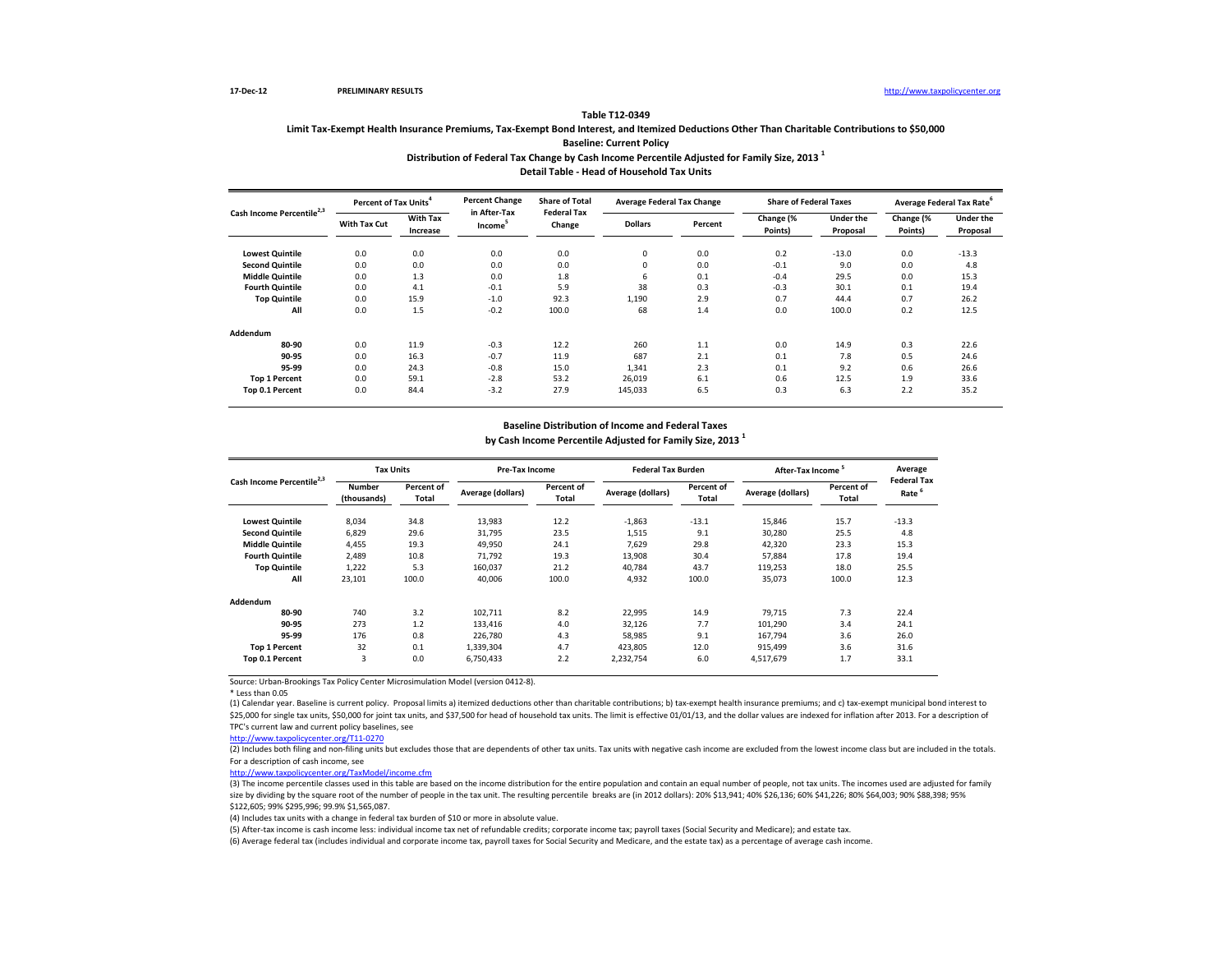### **Distribution of Federal Tax Change by Cash Income Percentile Adjusted for Family Size, 2013 <sup>1</sup> Table T12-0349 Limit Tax-Exempt Health Insurance Premiums, Tax-Exempt Bond Interest, and Itemized Deductions Other Than Charitable Contributions to \$50,000 Baseline: Current Policy**

**Detail Table - Tax Units with Children**

| Cash Income Percentile <sup>2</sup> | Percent of Tax Units <sup>4</sup> |                             | <b>Percent Change</b>               | <b>Share of Total</b><br><b>Federal Tax</b> | <b>Average Federal Tax Change</b> |         | <b>Share of Federal Taxes</b> |                              |                      | Average Federal Tax Rate <sup>6</sup> |
|-------------------------------------|-----------------------------------|-----------------------------|-------------------------------------|---------------------------------------------|-----------------------------------|---------|-------------------------------|------------------------------|----------------------|---------------------------------------|
|                                     | With Tax Cut                      | <b>With Tax</b><br>Increase | in After-Tax<br>Income <sup>®</sup> | Change                                      | <b>Dollars</b>                    | Percent | Change (%<br>Points)          | <b>Under the</b><br>Proposal | Change (%<br>Points) | <b>Under the</b><br>Proposal          |
| <b>Lowest Quintile</b>              | 0.0                               | 0.0                         | 0.0                                 | 0.0                                         | $\mathbf 0$                       | 0.0     | 0.1                           | $-2.6$                       | 0.0                  | $-14.9$                               |
| <b>Second Quintile</b>              | 0.0                               | 0.2                         | 0.0                                 | 0.1                                         |                                   | 0.1     | $-0.1$                        | 2.1                          | 0.0                  | 5.0                                   |
| <b>Middle Quintile</b>              | 0.0                               | 2.2                         | 0.0                                 | 0.9                                         | 18                                | 0.2     | $-0.2$                        | 10.5                         | 0.0                  | 15.3                                  |
| <b>Fourth Quintile</b>              | 0.0                               | 5.9                         | $-0.1$                              | 3.4                                         | 75                                | 0.4     | $-0.4$                        | 19.9                         | 0.1                  | 19.3                                  |
| <b>Top Quintile</b>                 | 0.0                               | 21.2                        | $-1.2$                              | 95.6                                        | 2.419                             | 3.2     | 0.6                           | 69.9                         | 0.9                  | 28.1                                  |
| All                                 | 0.0                               | 5.2                         | $-0.6$                              | 100.0                                       | 423                               | 2.4     | 0.0                           | 100.0                        | 0.5                  | 20.9                                  |
| Addendum                            |                                   |                             |                                     |                                             |                                   |         |                               |                              |                      |                                       |
| 80-90                               | 0.0                               | 13.4                        | $-0.3$                              | 5.9                                         | 271                               | 0.9     | $-0.2$                        | 15.5                         | 0.2                  | 22.4                                  |
| 90-95                               | 0.0                               | 23.8                        | $-0.6$                              | 6.6                                         | 825                               | 1.8     | $-0.1$                        | 8.8                          | 0.4                  | 24.5                                  |
| 95-99                               | 0.0                               | 26.8                        | $-0.6$                              | 11.4                                        | 1,459                             | 1.7     | $-0.1$                        | 15.9                         | 0.5                  | 27.3                                  |
| <b>Top 1 Percent</b>                | 0.0                               | 70.3                        | $-2.9$                              | 71.7                                        | 34,587                            | 5.9     | 1.0                           | 29.7                         | 1.9                  | 34.8                                  |
| Top 0.1 Percent                     | 0.0                               | 92.7                        | $-3.5$                              | 38.3                                        | 201,410                           | 6.6     | 0.6                           | 14.1                         | 2.3                  | 36.7                                  |

#### **Baseline Distribution of Income and Federal Taxes**

**by Cash Income Percentile Adjusted for Family Size, 2013 <sup>1</sup>**

| Cash Income Percentile <sup>2,3</sup> | <b>Tax Units</b>      |                     | Pre-Tax Income    |                     | <b>Federal Tax Burden</b> |                     | After-Tax Income <sup>5</sup> |                     | Average                                 |
|---------------------------------------|-----------------------|---------------------|-------------------|---------------------|---------------------------|---------------------|-------------------------------|---------------------|-----------------------------------------|
|                                       | Number<br>(thousands) | Percent of<br>Total | Average (dollars) | Percent of<br>Total | Average (dollars)         | Percent of<br>Total | Average (dollars)             | Percent of<br>Total | <b>Federal Tax</b><br>Rate <sup>5</sup> |
| <b>Lowest Quintile</b>                | 10,949                | 21.8                | 14,497            | 3.6                 | $-2,156$                  | $-2.6$              | 16,653                        | 5.2                 | $-14.9$                                 |
| <b>Second Quintile</b>                | 10.714                | 21.4                | 36,326            | 8.8                 | 1.819                     | 2.2                 | 34,507                        | 10.6                | 5.0                                     |
| <b>Middle Quintile</b>                | 10,166                | 20.3                | 62,074            | 14.3                | 9,507                     | 10.7                | 52,567                        | 15.2                | 15.3                                    |
| <b>Fourth Quintile</b>                | 9.735                 | 19.4                | 97,977            | 21.6                | 18,817                    | 20.3                | 79,160                        | 22.0                | 19.2                                    |
| <b>Top Quintile</b>                   | 8,378                 | 16.7                | 273,829           | 52.1                | 74,583                    | 69.3                | 199,246                       | 47.6                | 27.2                                    |
| All                                   | 50,150                | 100.0               | 87,888            | 100.0               | 17,985                    | 100.0               | 69,903                        | 100.0               | 20.5                                    |
| Addendum                              |                       |                     |                   |                     |                           |                     |                               |                     |                                         |
| 80-90                                 | 4,581                 | 9.1                 | 139,259           | 14.5                | 30,972                    | 15.7                | 108,287                       | 14.2                | 22.2                                    |
| 90-95                                 | 1,696                 | 3.4                 | 196,218           | 7.6                 | 47,199                    | 8.9                 | 149.019                       | 7.2                 | 24.1                                    |
| 95-99                                 | 1.662                 | 3.3                 | 322,508           | 12.2                | 86,561                    | 16.0                | 235,947                       | 11.2                | 26.8                                    |
| <b>Top 1 Percent</b>                  | 439                   | 0.9                 | 1,792,201         | 17.9                | 589,633                   | 28.7                | 1,202,567                     | 15.1                | 32.9                                    |
| Top 0.1 Percent                       | 40                    | 0.1                 | 8,825,262         | 8.1                 | 3,034,893                 | 13.6                | 5,790,369                     | 6.7                 | 34.4                                    |

Source: Urban-Brookings Tax Policy Center Microsimulation Model (version 0412-8).

\* Less than 0.05

Note: Tax units with children are those claiming an exemption for children at home or away from home.

(1) Calendar year. Baseline is current policy. Proposal limits a) itemized deductions other than charitable contributions; b) tax-exempt health insurance premiums; and c) tax-exempt municipal bond interest to \$25,000 for single tax units, \$50,000 for joint tax units, and \$37,500 for head of household tax units. The limit is effective 01/01/13, and the dollar values are indexed for inflation after 2013. For a description of TPC's current law and current policy baselines, see

[http://www.taxpolicycente](http://www.taxpolicycenter.org/T11-0270)r.org/T11-0270

(2) Includes both filing and non-filing units but excludes those that are dependents of other tax units. Tax units with negative cash income are excluded from the lowest income class but are included in the totals. For a description of cash income, see

[http://www.taxpolicycente](http://www.taxpolicycenter.org/TaxModel/income.cfm)r.org/TaxModel/income.cfm

 $\frac{1}{(3)}$  The income percentile classes used in this table are based on the income distribution for the entire population and contain an equal number of people, not tax units. The incomes used are adjusted for family size by dividing by the square root of the number of people in the tax unit. The resulting percentile breaks are (in 2012 dollars): 20% \$13,941; 40% \$26,136; 60% \$41,226; 80% \$64,003; 90% \$88,398; 95% \$122,605; 99% \$295,996; 99.9% \$1,565,087.

(4) Includes tax units with a change in federal tax burden of \$10 or more in absolute value.

(5) After-tax income is cash income less: individual income tax net of refundable credits; corporate income tax; payroll taxes (Social Security and Medicare); and estate tax.